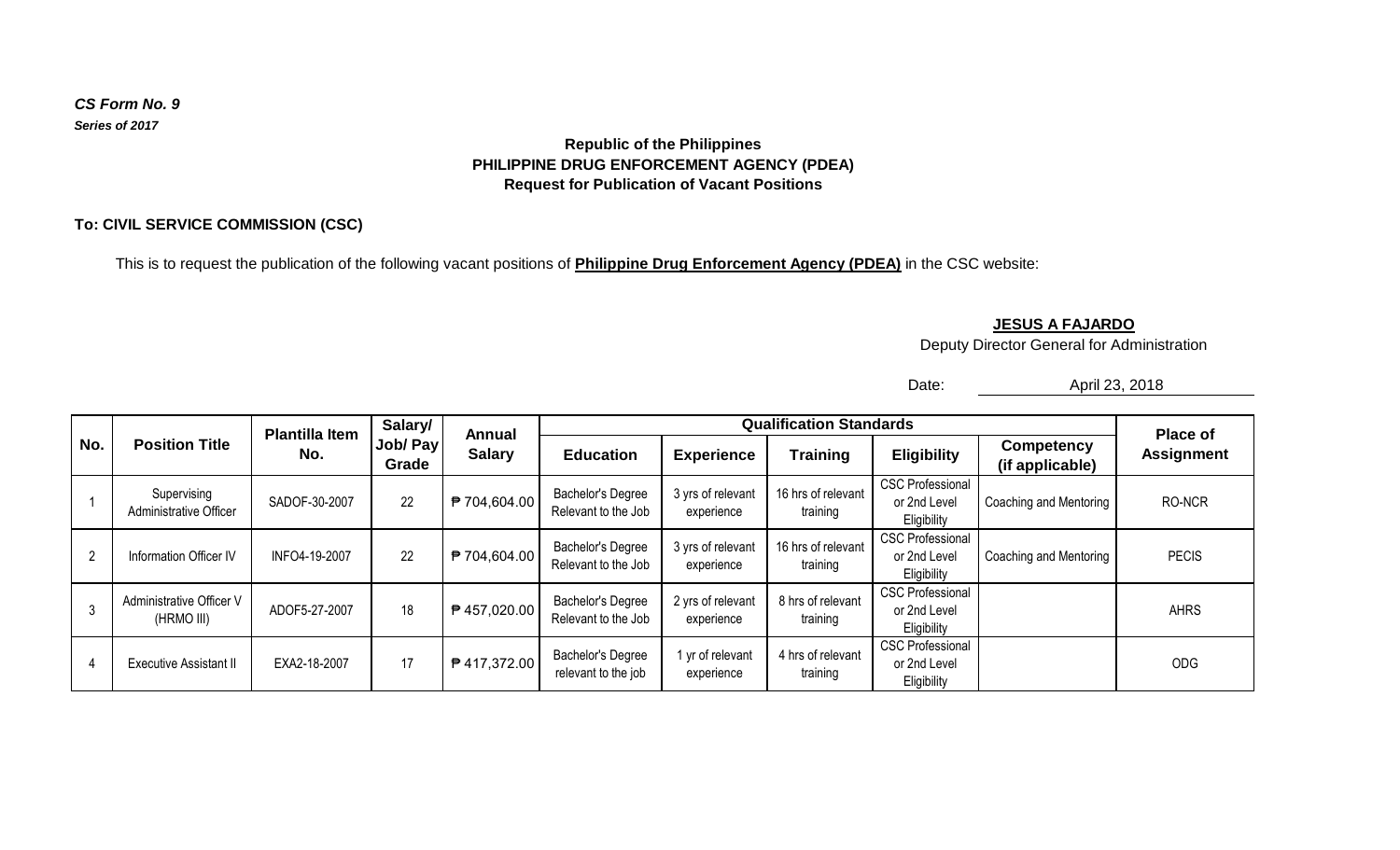| 5              | Project Development<br>Officer II                             | PDO2-34-2007    | 15              | ₱ 348,120.00    | <b>Bachelor's Degree</b><br>relevant to the job    | 1 yr of relevant<br>experience | 4 hrs of relevant<br>training   | <b>CSC Professional</b><br>or 2nd Level<br>Eligibility | <b>POS</b>      |
|----------------|---------------------------------------------------------------|-----------------|-----------------|-----------------|----------------------------------------------------|--------------------------------|---------------------------------|--------------------------------------------------------|-----------------|
| 6              | Computer Programmer II                                        | COMPRO2-73-2007 | 15              | ₱ 348,120.00    | Bachelor's Degree<br>relevant to the job           | 1 yr of relevant<br>experience | 4 hrs of relevant<br>training   | <b>CSC Professional</b><br>or 2nd Level<br>Eligibility | <b>IIS</b>      |
| $\overline{7}$ | Administrative Officer III<br>(Records Officer II)            | ADOF3-33-2007   | 14              | ₱ 317,928.00    | Bachelor's Degree<br>relevant to the job           | 1 yr of relevant<br>experience | 4 hrs of relevant<br>training   | <b>CSC Professional</b><br>or 2nd Level<br>Eligibility | <b>CS</b>       |
| 8              | Planning Officer I                                            | PLO1-89-2007    | 11              | ₱<br>242,148.00 | Bachelor's Degree<br>Relevant to the Job           | None required                  | None required                   | <b>CSC Professional</b><br>or 2nd Level<br>Eligibility | <b>POS</b>      |
| 9              | Chemist I                                                     | CMT1-118-2007   | 11              | ₱<br>242,148.00 | Bachelor's Degree in<br>Chemistry                  | None required                  | None required                   | RA 1080                                                | <b>RO 10</b>    |
| 10             | Chemist I                                                     | CMT1-126-2007   | 11              | ₱<br>242,148.00 | Bachelor's Degree in<br>Chemistry                  | None required                  | None required                   | RA 1080                                                | RO <sub>9</sub> |
| 11             | Admin Officer II (Financial<br>Analyst I)                     | ADOF2-8-2007    | 11              | 242,148.00<br>₱ | <b>Bachelor's Degree</b><br>Relevant to the<br>Job | None required                  | None required                   | <b>CSC Professional</b><br>or 2nd Level<br>Eligibility | <b>FMS</b>      |
| 12             | Administrative Officer I<br>(Records Officer I)               | ADOF1-30-2007   | 10 <sup>°</sup> | 224,616.00<br>₱ | <b>Bachelor's Degree</b><br>relevant to the job    | None required                  | None required                   | <b>CSC Professional</b><br>or 2nd Level<br>Eligibility | <b>AHRS</b>     |
| 13             | <b>Administrative Assistant II</b><br>(Property Custodian II) | ADAS2-55-2007   | 8               | ₱<br>195,384.00 | Completion of 2 years'<br>studies in college       | year of relevant<br>experience | 4 hours of relevant<br>training | CSC Sub-<br>Professional or 1st<br>Level Eligibility   | RO <sub>X</sub> |